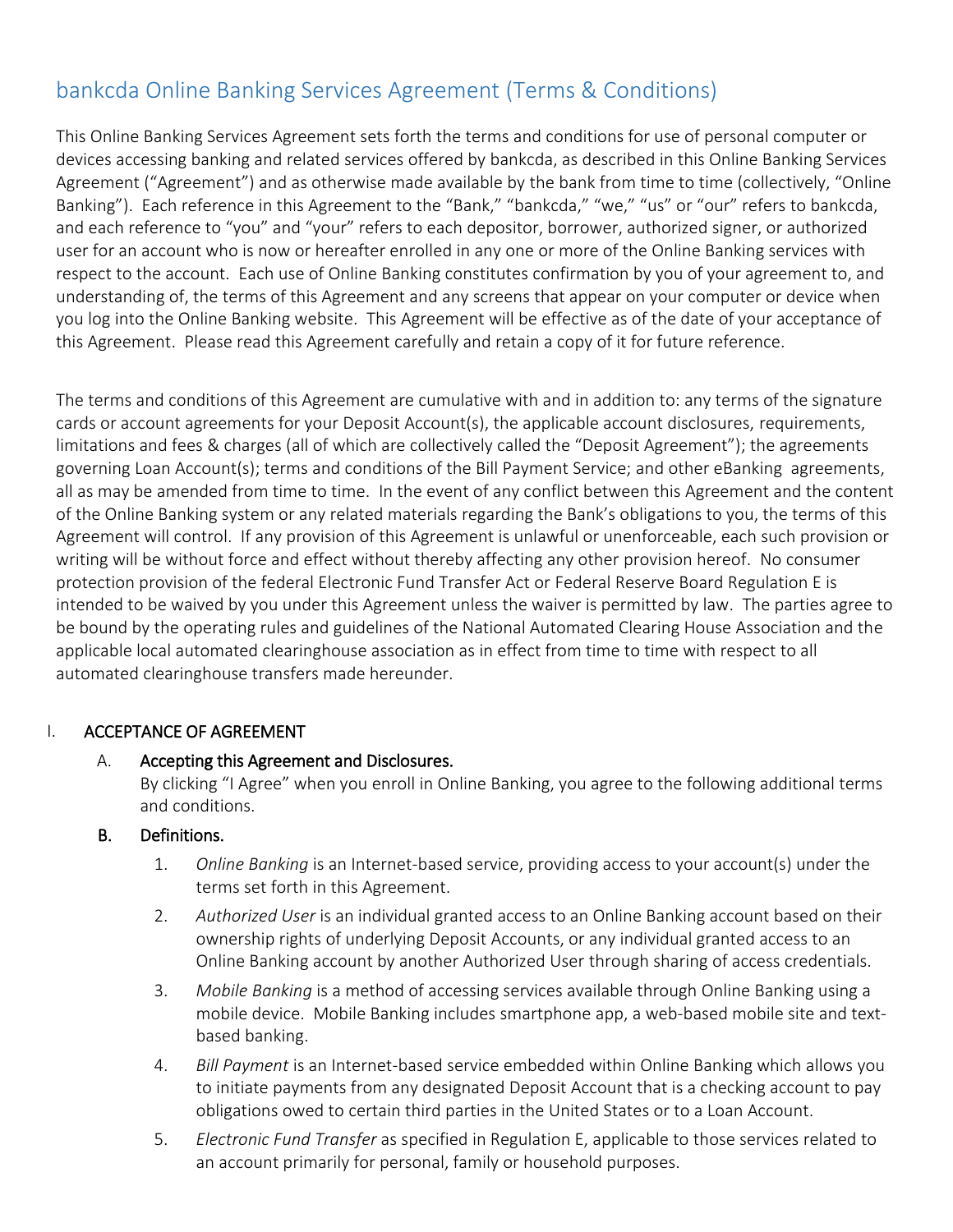- 6. *Bank Transfer* is any transfers from Deposit Account(s) and certain Line of Credit Account(s) to any other Deposit Account or Loan Account.
- 7. *Deposit Account* is a bankcda checking, savings or money market account.
- 8. *Certificate of Deposit Account* is a Bankcda certificate of deposit.
- 9. *Loan Account* is a Bankcda installment loan, single pay or Line of Credit.
- 10. *Line of Credit* is a Bankcda Loan Account with revolving features which can be advanced multiple times.
- 11. *Business Days* for Bankcda are Monday through Friday, excluding federal holidays.

#### C. Description of Services.

Online Banking allows you to:

- 1. transfer funds between Deposit Account*s;*
- 2. make payments to Loan Accounts from a Deposit Account;
- 3. pay bills from a designated Deposit Account that is a checking account;
- 4. set account alerts to be sent to email or a mobile text based on activity within your accounts or within the Online Banking system;
- 5. view digital images of your canceled checks;
- 6. view your account statements and other notices or disclosures digitally;
- 7. view, categorize or download balance and transaction information for Deposit Account*s;*
- 8. view balance and transaction information for Loan Accounts or Certificate of Deposit Accounts;
- 9. receive or transmit secure email to the Bank; and
- 10. access or enroll in other eBanking services.

# II. YOUR OBLIGATIONS

When you use Online Banking to access designated accounts during the enrollment process, you agree to the following:

# A. Account Ownership/Accurate Information.

- 1. *Deposit Account Usage:* You represent that you are the legal owner of the Deposit Account(s) or an authorized representative of the legal owner of the Deposit Account(s) and other financial information that may be accessed via Online Banking. You represent and agree that all information you provide to us in connection with and enrollment in Online Banking is accurate, current and complete, and that you are authorized to provide such information. You also agree not to misrepresent your identity or your account information. You agree to keep your account information up to date and accurate. You agree that we and our service providers may send you electronic correspondence relating to Online Banking, including, without limitation, welcome messages, marketing material, information and requests for information relating to use of Online Banking services or other services offered by us.
- 2. *Fees and Charges:* You agree to pay all fees and charges for access to Online Banking and utilization of services therein. Online Banking access is currently free, however there are charges for services within Online Banking. Bankcda may change the fees and charges related to the Online Banking service by giving notice to you as required by law. There may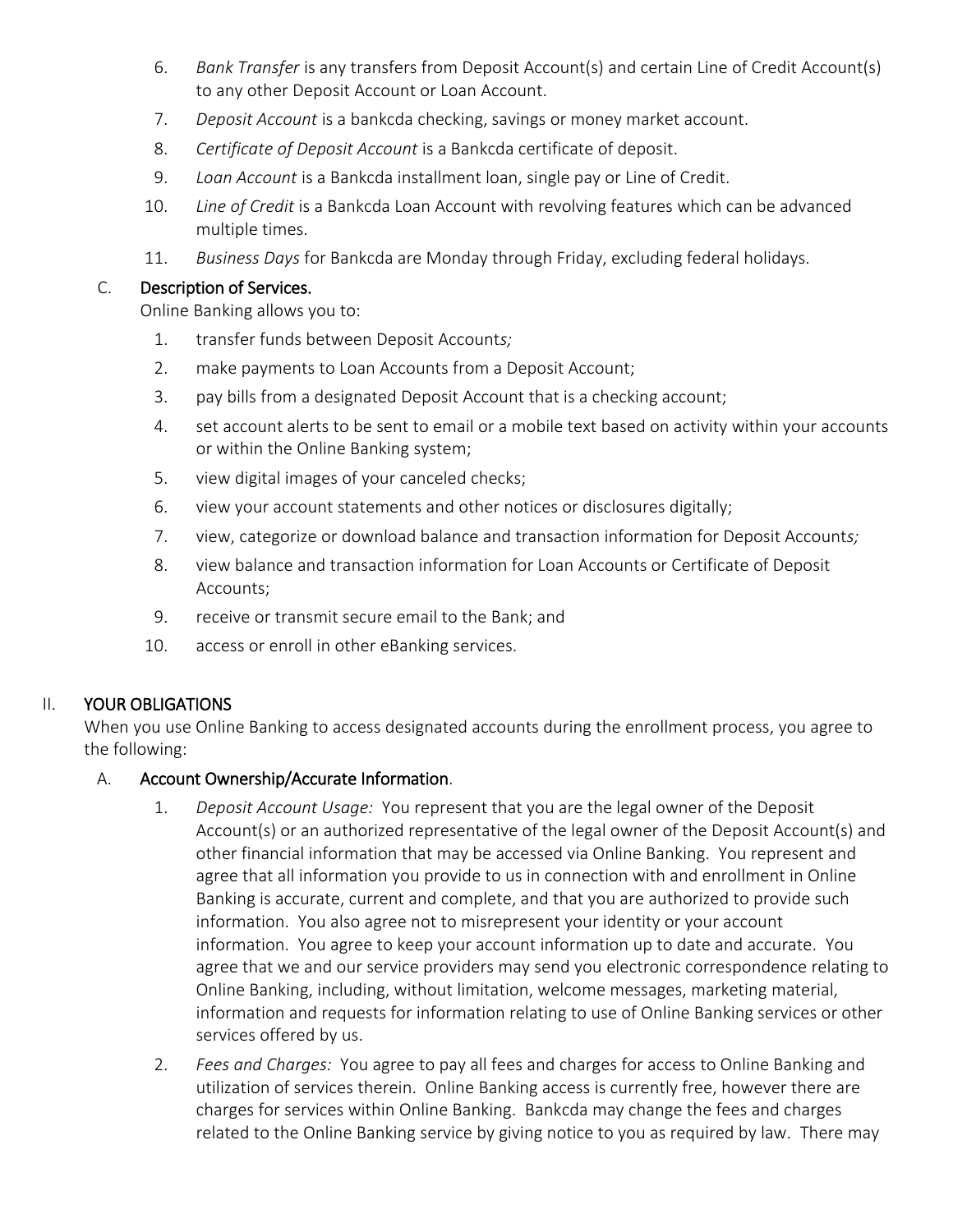be other costs and charges associated with your accounts and additional services within the Online Banking service.

# B. Security Obligations and Hardware Requirements.

- 1. *User ID and Password:* You agree to use Online Banking carefully and to keep your user ID and password confidential and secure. In that regard, all Online Banking transactions or inquiries must be initiated by use of your Online Banking access ID and/or password. No Bank employee will ever ask for your password, nor should you provide it to anyone unless you intend to allow that person access to your accounts as an Authorized User. USE OF THE PASSWORD BY YOU OR BY ANY OTHER PERSON WITH YOUR AUTHORIZATION WILL BE CONSIDERED THE SAME AS YOUR WRITTEN SIGNATURE AUTHORIZING US TO COMPLETE ANY TRANSACTION OR REQUEST COMMUNICATED THROUGH BANKCDA ONLINE BANKING. bankcda shall be entitled to rely on any Bank Transfers, Bill Payments or instructions made by an Authorized User until you have met all of the following requirements: (1) you have revoked such authorization; (2) you have changed your password; (3) you have provided us with written notice of such revocation; and (4) the bank has had a reasonable opportunity to act on such notice.
- 2. *Security Questions:* The Online Banking system requires answering security questions as an additional security measure to register your personal computer or device. These security questions may also be used within Online Banking to initiate certain transactions. You agree to use security questions that only you know. You agree not to share information used as a security question, as others may use this information to access your accounts.
- 3. *Hardware Access:* You should always logout of Online Banking after you finish using the service. You agree not to leave your computer unattended while accessing Online Banking; if you do, a third party may be able to access your accounts from your computer, without knowledge of your password. You agree not to register personal computers or other devices that may be accessible by other parties, such as hotel lobby computers or other shared devices.
- 4. *Hardware and Software Security:* You agree to provide an access device such as a personal computer, tablet or smartphone (the "Hardware" and the necessary operating software to operate the Hardware). You agree to obtain a connection to the Internet through an Internet Service Provider "ISP". You agree to maintain a compatible browser which supports 128-bit encryption. You are and will remain solely responsible for the purchase, hook-up, installation, loading, operation and maintenance of the Hardware, the software, the ISP service, and for all related costs. You agree to maintain and protect your personal computer or device by maintaining commercially available virus and malware protection services. You agree to update your personal computer or device's software by loading recommended security patches or updates as recommended by your software company. Failure to maintain your Hardware or Software may result in the compromise of your account and may result in financial losses. The bank will not be responsible for losses that may occur.
- 5. *Browser Security:* Online Banking transmits data using SSL (Secure Socket Layer) technology that supports 128-bit key encryption. It is important to verify that a secure connection between your browser and the Online Banking server has been established before transmitting any confidential account information over the Internet. This can be verified by an indicator on your compatible web browser, which should have a lock symbol that appears when data is being encrypted. When this symbol does not appear, a secure session has not been established. You agree not to engage in Online Banking transactions unless you have confirmed that a secure session has been established.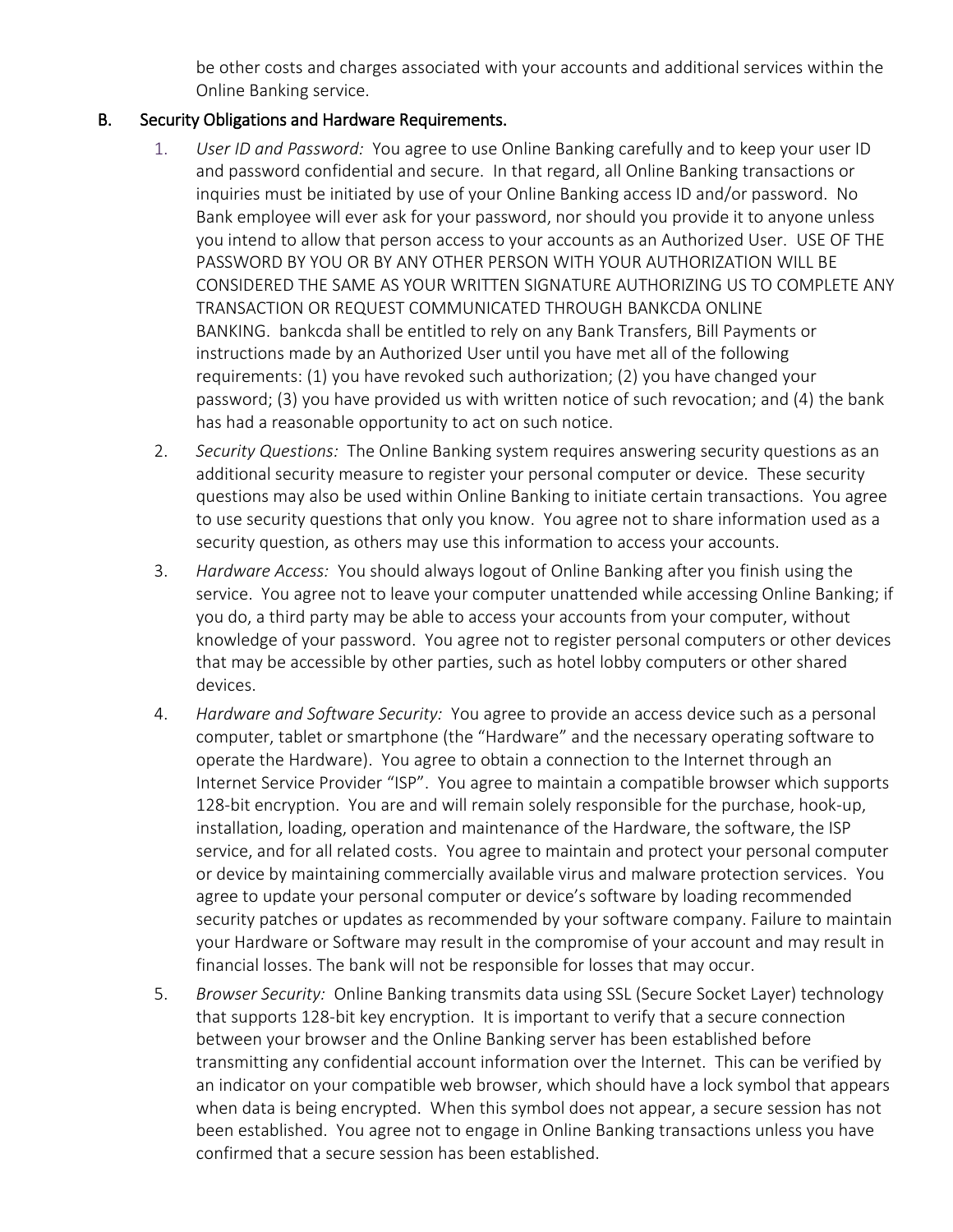# C. Statement Review and Reconciliation Requirements.

- 1. You agree to check statements made available through Online Banking or in paper format promptly upon delivery and to report any errors or unauthorized transactions to us promptly. You are required to notify us of any error or unauthorized transaction in accordance with the Electronic Fund Transfer Act section of this Agreement.
- 2. You agree that we will not be required to provide any other notice to you of the execution of transactions initiated through Online Banking other than statements or notices required by your Deposit Account agreement, Loan Account agreement or otherwise required by law. You agree that we are not required to notify you when statements or notices are available within Online Banking.

# D. User Conduct.

You agree not to use Online Banking or the content or information delivered through Online Banking in any way that would:

- 1. infringe any third-party copyright, patents, trademark, trade secret, or other proprietary rights or rights of publicity or privacy, including any rights in the Software;
- 2. be fraudulent or involve the sale of counterfeit or stolen items, including, but not limited to, use of Online Banking to impersonate another person or entity;
- 3. violate any law, statute, ordinance or regulation (including, but not limited to, those governing export control, consumer protection, unfair competition, anti-discrimination or false advertising);
- 4. be false, misleading or inaccurate;
- 5. create liability for us or our affiliates or service providers, or cause us to lose, in whole or in part, the services of any of our service providers;
- 6. be defamatory, trade libelous, unlawfully threatening or unlawfully harassing;
- 7. potentially be perceived as illegal, offensive or objectionable;
- 8. interfere with or disrupt computer networks connected to Online Banking;
- 9. interfere with or disrupt the use of Online Banking by any other user; or
- 10. use Online Banking in such a manner as to gain unauthorized entry or access to the computer systems of others.

# E. Use of Services.

- 1. Online Banking will not work unless you use it properly. You accept responsibility for making sure that you understand how to use Online Banking before using it and that you always use Online Banking in accordance with any online instructions or other resources that may be delivered to you.
- 2. From time to time we may change, upgrade, or add new features to Online Banking. In the event of such changes, you are responsible for making sure that you understand how to use the updated or changed version of the Online Banking service. We will not be liable to you for any losses caused by your failure to properly use Online Banking. You may apply for or cancel the Online Banking service by contacting a bankcda branch.

# III. BANKCDA OBLIGATIONS.

1. *System Access:* Bankcda will attempt to provide access to the Online Banking system twenty-four (24) hours a day seven (7) days a week. The Online Banking system availability may be interrupted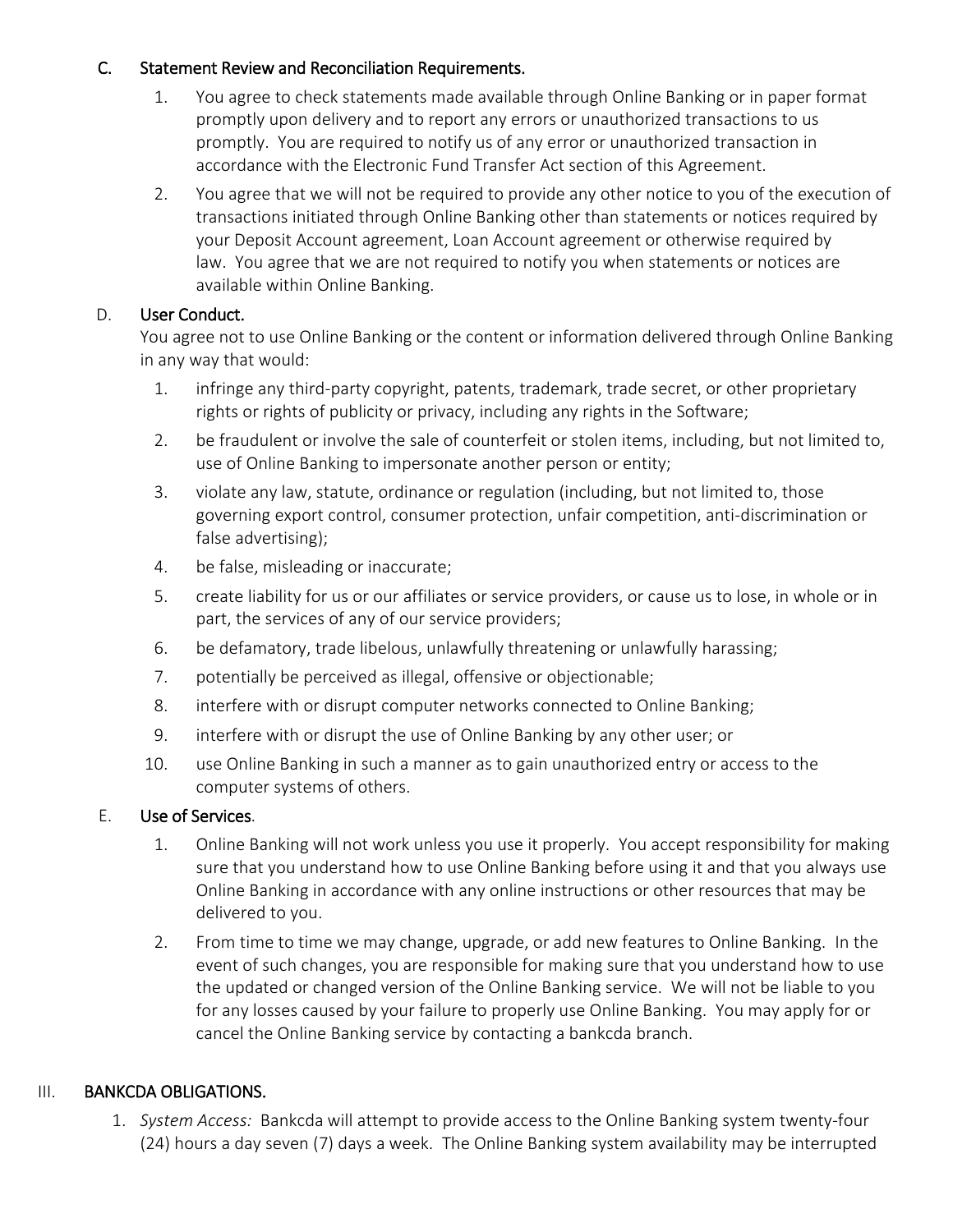periodically for maintenance on the systems or equipment. We will attempt to notify you in advance of any scheduled maintenance that will result in a material disruption of access to the system. Under no circumstance will bankcda be liable for losses resulting from a lack of service availability.

- 2. *Changes in Online Banking:* We may, from time to time, make additional services available through Online Banking. We will attempt to notify you of the availability and terms of these new services, but are under no obligation to do so.
- 3. *Statement Delivery:* bankcda will provide statements or notices as required by your Deposit Account agreement(s), Loan Account agreement(s) or as otherwise required by law. If you agree to receive these documents electronically by registering the related Deposit Account (s) or Loan Account(s) through our electronic correspondence consent process, we will provide access to these documents within Online Banking in accordance with timelines established by law.
- 4. *Errors and Adjustments:* We agree to correct any error caused by bankcda, made in crediting or debiting any account by making the appropriate adjustment to your account balance. We will do so in accordance with the Electronic Fund Transfer Act section of this Agreement, as applicable to the customer and account type using Online Banking.

# IV. TRANSACTION INFORMATION.

# A. Bank Transfers.

- 1. You expressly authorize us to debit the appropriate Deposit Account in the amount of any Bank Transfers initiated through Online Banking by you or by any other Authorized User who you have authorized to access your Online Banking account. You agree that we may treat any such Bank Transfers from a Deposit Account the same as a duly executed written withdrawal, transfer, or check and that we may treat any such Bank Transfer to a Deposit Account the same as a deposit, all in accordance with the terms of this Agreement and the Deposit Account agreement(s). . You agree that we may treat any such Bank Transfers from a Line of Credit as an authorized advance and that we may treat any such Bank Transfers to a Loan Account the same as a loan payment, all in accordance with the terms of this Agreement and the Loan Account agreement(s).
- 2. Online Bank Transfers initiated on a Business Day before 8:00 p.m. Pacific Time are posted to your account(s) the same day and will be available the next Business Day. All Bank Transfers completed after 8:00 p.m. Pacific Time or on a Saturday, Sunday or banking holiday will be posted the next Business Day and be available the following Business Day.
- 3. You will be solely responsible for all tariffs, duties, or taxes imposed by any government or governmental agency in connection with any Bank Transfers made pursuant to this Agreement.

# B. Bill Payment Service.

If you have enrolled in the optional Bill Payment Service that is offered by bankcda, you may use Online Banking to initiate Bill Payments from any designated Deposit Account that is a checking account to pay obligations owed to certain third parties in the United States, including, without limitation, any Loan Account with bankcda. By initiating Bill Payments and using the Bill Payment Service you agree to the terms and conditions of the Bill Payment Service provided when you enrolled in the service, and as updated from time to time.

# C. Insufficient Funds and Account Limitations.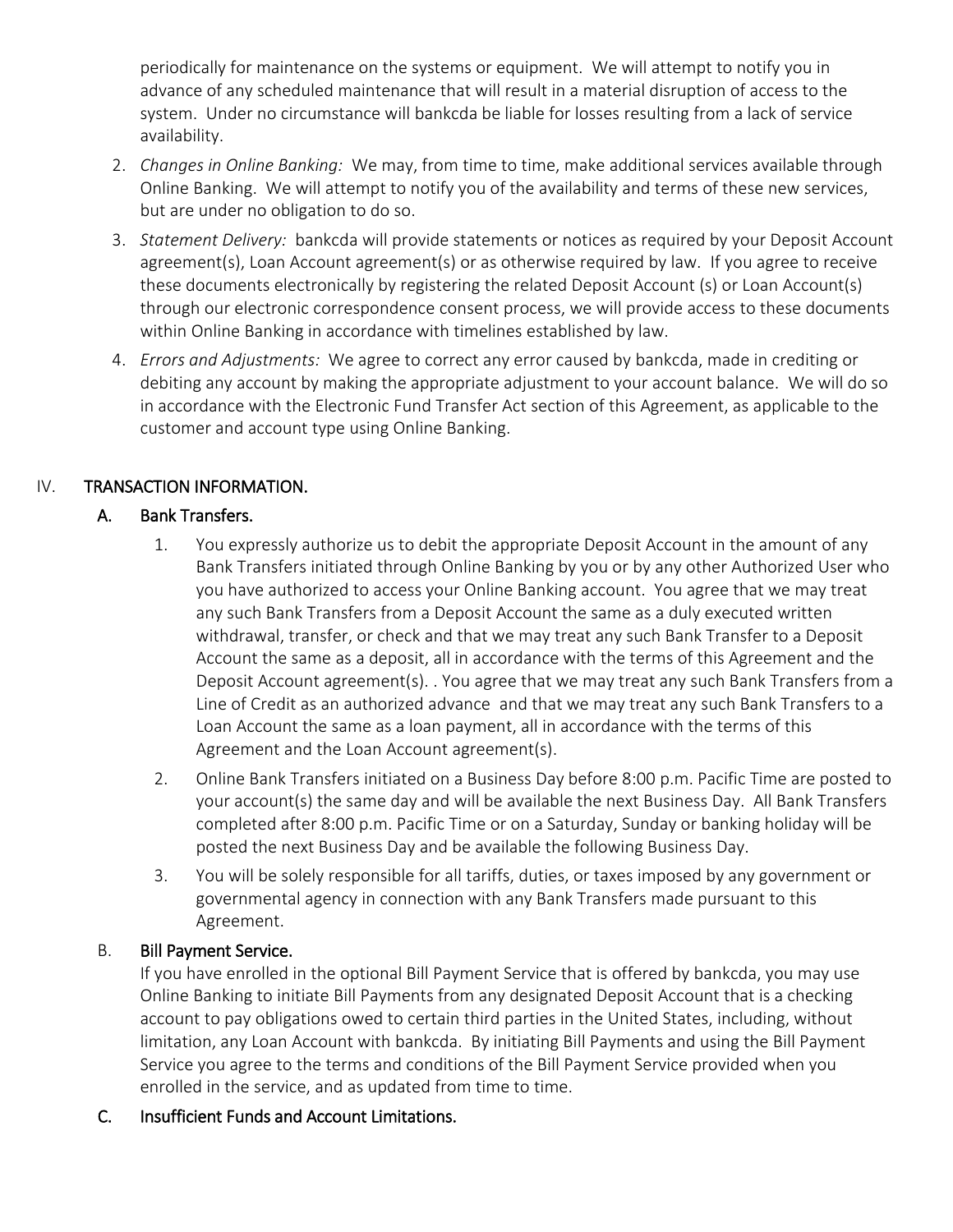- 1. When you use Online Banking and/or the Bill Payment Service, you must have sufficient funds available in the selected account to cover the amount of the Bank Transfer or Bill Payment you schedule. If your selected Deposit Account does not have sufficient funds to issue a payment as of the date the payment is scheduled and it is deducted, you agree that this will constitute an overdraft under the Deposit Agreement, and to pay any fees incurred by this transaction.
- 2. We are under no obligation to notify you if we do not complete a Bank Transfer or Bill Payment because there are insufficient funds in your account to process transactions. In all cases, you are responsible for either making alternate arrangements for the Bank Transfer or Bill Payment, or for rescheduling the payment through the Bill Payment Service.
- 3. Your ability to initiate Bank Transfer or initiate Bill Payment transactions may be limited by federal law or by the terms of your deposit agreement with us. Bank Transfers from Deposit Accounts that are savings or money market deposit accounts are limited as required by federal regulation. You agree that we may, without notice or other obligation to you, refuse to make any Bank Transfer for security reasons or as otherwise expressly provided in this Agreement or the Deposit Agreement.
- 4. Your ability to initiate Bank Transfer or initiate Bill Payment transactions may be limited if a hold or levy has been placed on a Deposit Account from which you wish to transfer funds. You cannot transfer the portion of the funds being held until the hold expires or levy has been removed.

# D. Electronic Mail Service.

You may use Online Banking to send electronic mail ("email") to us. The email service may not be used to initiate Bank Transfers between accounts or to make Bill Payments from an account. For banking transactions, you must use the appropriate functions within the Online Banking system or call your local branch. If you need to contact us immediately to stop payment, to report an unauthorized use of your password, to report unauthorized access to an account, or for any other reason, you should call us at (888) 422-2636. Please be aware that general or public email transmissions are not secure. Therefore, to ensure the security of your account information, you are required to use the secure email function within the Online Banking system when asking specific questions about your account(s).

# E. Account Alerts and Notifications.

If you have enrolled or setup optional account alerts or notifications to mobile devices or external email accounts, we will attempt to process these alerts and notifications timely. You agree that we are not liable for damages that may occur if the alert or notification is not received or processed timely.

#### F. Settlement of Obligations.

- 1. To the fullest extent permitted by applicable law, you authorize us to obtain payment of your obligations to us under this Agreement from time to time by (a) initiating debit or credit transfers to any of your account(s) or (b) deducting the payment from the amount of any Bank Transfer or Bill Payment. Debiting an account or deducting payment from the amount of any Bank Transfer or Bill Payment is not the Bank's exclusive remedy under this or any other section of this Agreement, and the Bank will not be deemed to have made an election of remedies by making any such debit or deduction on any one or more occasions.
- 2. You agree to repay promptly any amount credited to your account in error, and you authorize us to initiate a debit transfer to any account to obtain payment of any erroneous credit.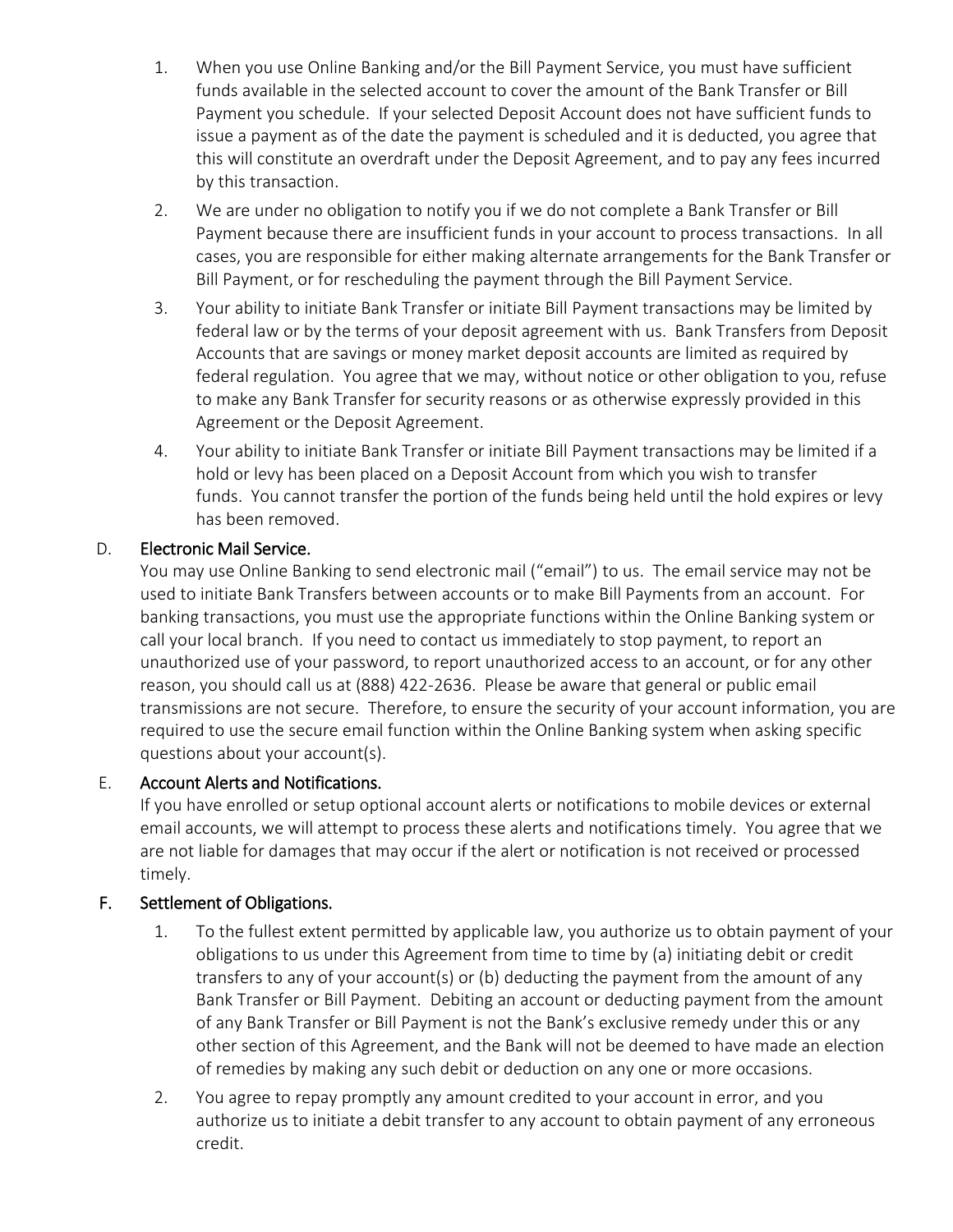# V. ADDITIONAL TERMS AND CONDITIONS.

# A. Bank's Limitation of Liability.

- 1. To the fullest extent permitted by applicable law, you agree that we will have no liability whatsoever for any loss, damage, or claim arising out of any delay or failure in the performance of any Online Banking service in accordance with the terms of this Agreement, including but not limited to, that resulting from our negligence. Our duties and responsibilities to you are strictly limited to those described in this Agreement, except with respect to any provisions of the law applying to Electronic Fund Transfers that cannot be varied or waived by agreement. The bank makes no warranty of any kind, expressed or implied, including any implied warranty of merchantability or fitness for a particular purpose, in connection with the Online Banking service provided to you under this Agreement. We do not and cannot warrant that Online Banking will operate without errors or that any or all Online Banking services will be available and operational at all times. Except as specifically provided in this Agreement or where the law requires a different standard, you agree that neither we, nor the service providers, shall be responsible for any loss, property damage, or bodily injury whether caused by the equipment, software, bankcda, Internet providers, service providers, or by an agent or subcontractor of any of the foregoing. Nor shall we or the service providers be responsible for any direct, indirect, special, consequential, economic or other damages arising in any way out of the use of Online Banking.
- 2. To the fullest extent permitted by applicable law, you agree we will not be liable for erroneous or late Electronic Fund Transfers if:
	- a. Through no fault of ours, you do not have available funds in the Deposit Account(s) or Loan Account(s) to make the requested Electronic Fund Transfer. See the Insufficient Funds and Account Limitations section of this Agreement.
	- b. The Electronic Fund Transfer would go over the credit limit on any overdraft privilege or Line of Credit account linked to a Deposit Account. You also acknowledge that we are under no obligation to pay an Electronic Fund Transfer which requires the use of Overdraft Privilege.
	- c. You have not completely and properly followed the terms of this Agreement or instructions within Online Banking or the Bill Payment Service regarding how to make an Electronic Fund Transfer.
	- d. Any data or instruction transmitted via Online Banking is inaccurate or incomplete.
	- e. You do not initiate an Electronic Fund Transfer according to the time limits set forth in this Agreement.
	- f. The hardware, software, or any part of the Online Banking system was not working properly and you knew about the breakdown when you started your Electronic Fund Transfer.
	- g. Circumstances beyond our control, such as an act of God, failure, delay, or error on the part of any third-party service provider (including, without limitation, the Service Providers, the United States Postal Service or any other delivery service), power outage, difficulty with telephone or cable lines or satellite communications, difficulty with any Hardware, software, computer virus or related problem, or cessation of the operation of the Service Providers or the arrangement between the Bank and the Service Providers, prevent or delay the Electronic Fund Transfer, despite reasonable precautions that we have taken.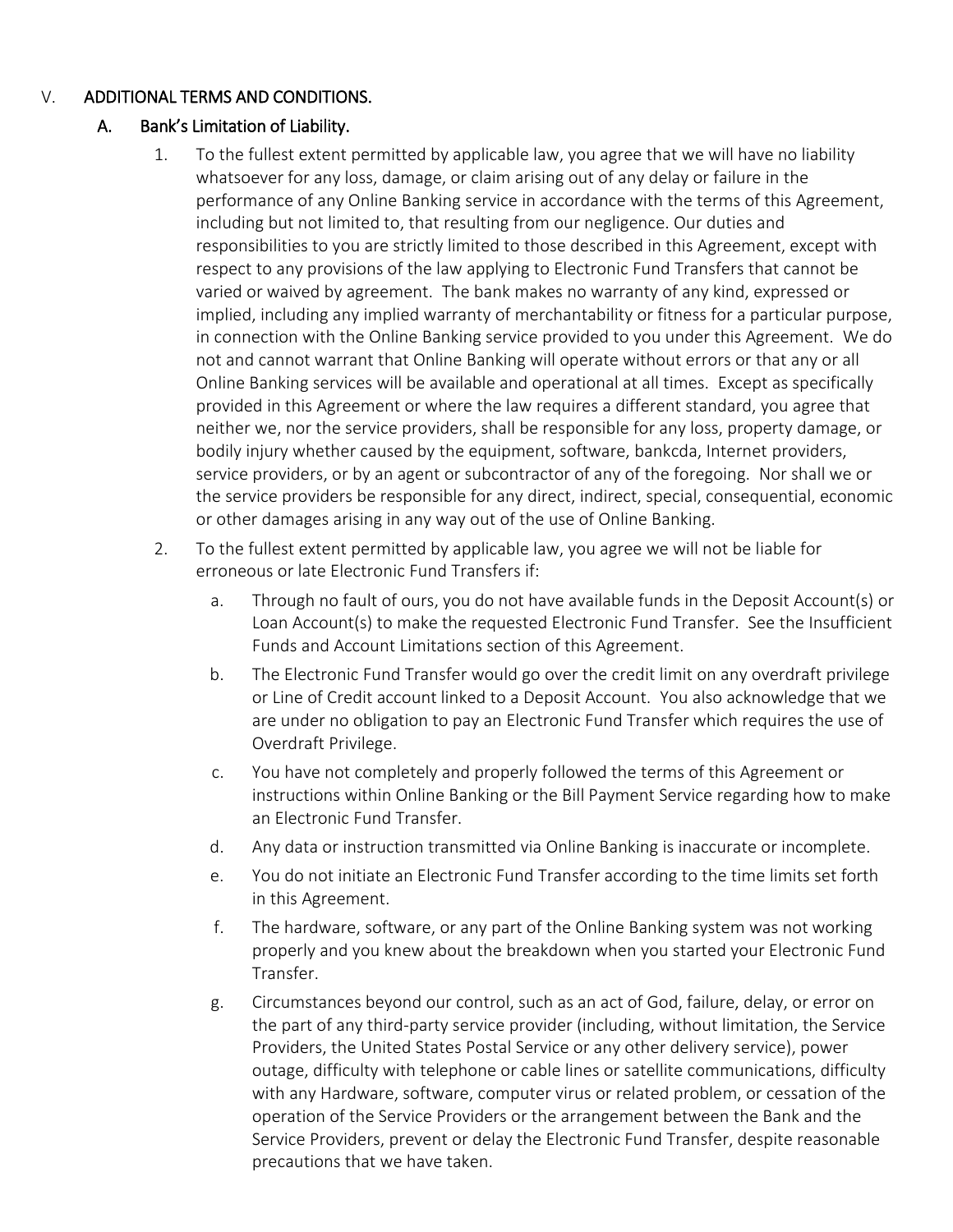- h. Your password has been reported lost or stolen or if we have any other reason to believe that an Electronic Fund Transfer may be erroneous or unauthorized.
- i. You, any joint holder, or an authorized cosigner on a Deposit Account or Loan Account has requested that we stop payment of the Electronic Fund Transfer.
- j. You have exceeded the limitations on the number of withdrawals or transfers allowed during the statement period for the type of Deposit Account you have with us (e.g., certain types of savings accounts, including money market Deposit Accounts).
- k. The Deposit Account has been closed.
- l. We do not receive the necessary transfer information from you or any third party, or if such information is incomplete or erroneous when received by us.
- m. There may be other exceptions stated in this or any other applicable agreement that we may have with you.

# B. Disclosure of Account Information.

You agree that we may from time to time disclose to third parties information about your Deposit Account(s), Loan Account(s) or the transactions that you make through Bankcda Online Banking in accordance with the Bank's Privacy Policy. A copy of this Privacy Policy is available at www.bankcda.com

# C. Amendments.

We may amend this Agreement from time to time. If no federal or state law specifically governs the amendment, the amendment shall be effected by notification of the change by either: secure email within the Online Banking service, external email, text or postal mail delivery. You agree that reference to changes within this Agreement are sufficient and that you will access and review changes to the Agreement by accessing it within the Online Banking system. Notwithstanding the foregoing and to the extent permitted by applicable law, we may change any term of this Agreement without prior notice or obligation to you: (a) if the Service Provider changes any term without providing us sufficient notice to enable us to properly notify you; (b) for security reasons; (c) to comply with applicable law; or (d) as otherwise expressly provided in this Agreement.

#### D. Termination and Assignment.

- 1. You agree that we may cancel or restrict your use of Online Banking or any of the Online Banking services at any time. You further agree that we may cancel your Online Banking services at any time without notice to you if you have insufficient funds in any of your accounts or you have not logged in using your credentials for one year. You may cancel Online Banking by contacting any bank representative and asking to be deleted from the online banking system. If you cancel the Bill Payment Service, all pending and/or recurring Bill Payments will be automatically canceled.
- 2. You may not assign all or any part of your rights or obligations under this Agreement without our prior express consent, which may be withheld in our sole discretion. We may assign or delegate all or any part of our rights or obligations under this Agreement, including, without limitation, the performance of the services described herein. This Agreement will be binding on and inure to the benefit of the successors and assigns of either party.
- 3. This Agreement is for the benefit of you and the bank and is not intended to grant, and shall not be construed as granting, any rights to or otherwise benefiting any other person, except as expressly otherwise provided in this Agreement.

#### E. Governing Law.

Regardless of where you live or work or where you access bankcda Online Banking, this Agreement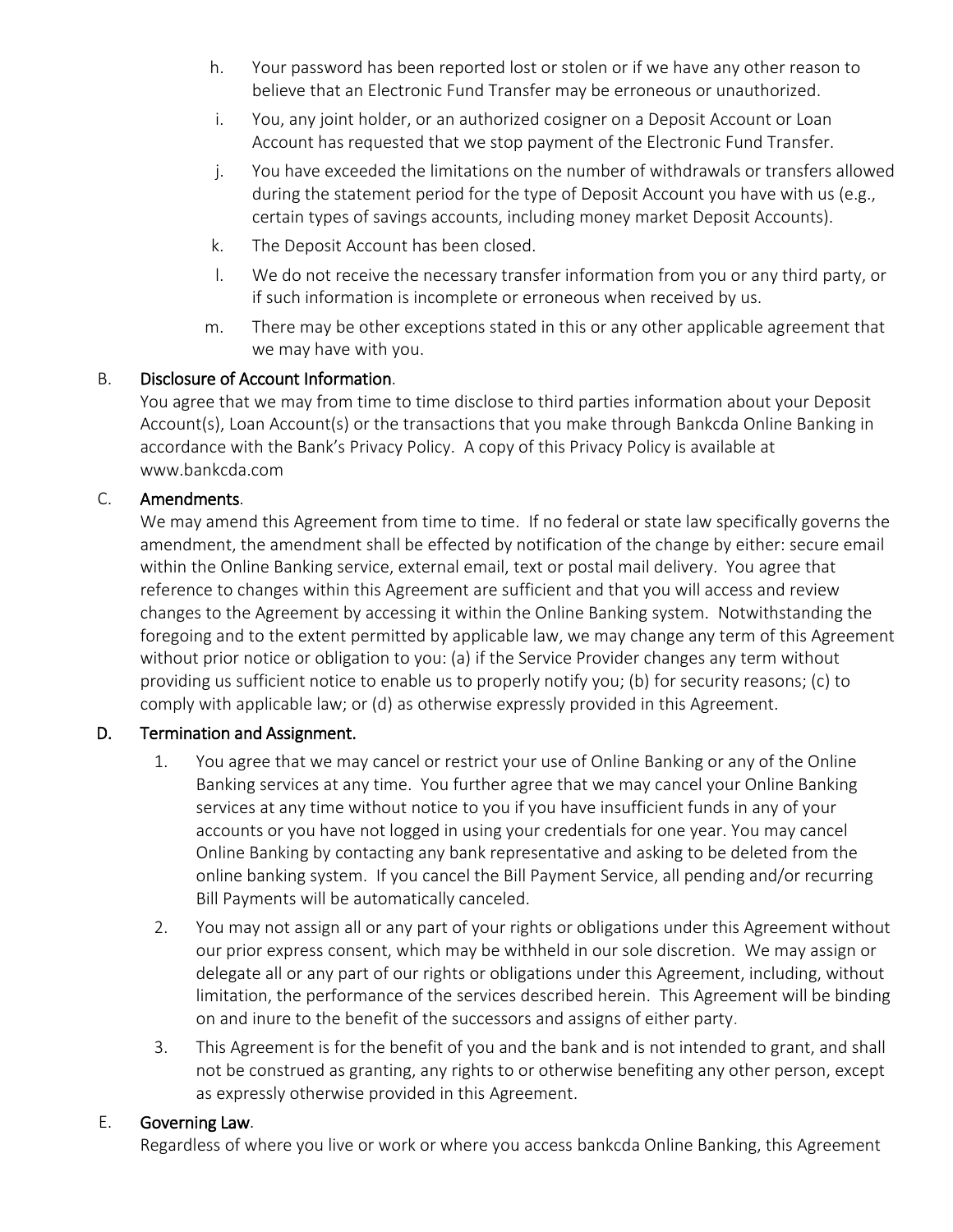is subject to the laws of the State where we hold your Deposit Account(s) or Loan Account(s), and by applicable Federal laws and regulations.

# VI. YOUR LIABILITY FOR UNAUTHORIZED OR ERRONEOUS TRANSFERS.

# A. Liability for Unauthorized or Erroneous Transfers.

To the fullest extent permitted by applicable law, you agree to be responsible for all unauthorized or erroneous transactions initiated through bankcda's Online Banking, Bill Payment Service, or through Mobile Banking. You have the obligation to immediately notify the Bank if your access ID, password, or security questions have been lost, stolen or compromised, or if someone has transferred funds from your account through Online Banking, Bill Payment Service or through Mobile Banking without your permission (or is contemplating to do so).

#### B. Additional Protections for Consumers.

Consumers, as defined by the Electronic Fund Transfer Act, agree to the provisions of the Bank's Electronic Fund Transfer Act Disclosure as provided within this Agreement, including all notification requirements for unauthorized or erroneous transfers.

# VII. CONSENT TO RECEIVE ELECTRONIC DISCLOSURES.

By clicking "I Agree" when you enroll in Online Banking, you consent to receive disclosures within this service electronically. For some consumer transactions, we are required to disclose certain information in writing. With prior consent, however, we may instead provide that information electronically. We also need general consent to use electronic records in providing the Online Banking service to consumers and certain business customers.

By accepting this Agreement, you hereby (a) consent to receiving such notices and disclosures (including this Agreement and disclosures contained therein that are otherwise required to be in writing) and (b) consent to the use of electronic notices and communications to you in connection with the Online Banking service. We require this consent as a condition of providing the Online Banking service to you. A separate consent will be requested for Deposit Account(s) or Loan Account(s) accessed using Online Banking. You are not obligated to provide consent for the electronic delivery of notices and disclosures for individual Deposit Account(s) or Loan Account(s) as a condition of receiving the Online Banking service.

Permissible electronic delivery includes (a) by display on your screen during your Online Banking service activity, or (b) any other electronic means that you have authorized or hereafter authorize pursuant to this Agreement. You are responsible for advising us of any change in the email or mobile phone number and other electronic addresses you use for the Online Banking service. You must update your electronic address and/or mobile device number by logging into the Online Banking service and entering your current information. All disclosures and notices by us shall be deemed given and received by you immediately upon being sent to your electronic address in our records. Unless specifically required by law, we are not obligated to provide any disclosure or notice to you by regular mail or by any means other than electronic transmission.

We do not charge for electronic delivery. You may request a paper copy of any electronic notice or disclosure at no additional charge by calling our main branch at (888) 422.2636. You may withdraw this consent for electronic delivery at any time but in that event we can terminate your Online Banking service. If you do not consent to these terms for electronic delivery of disclosures and notices, or to any other provision in this Agreement, then do not accept this Agreement or use this Online Banking service.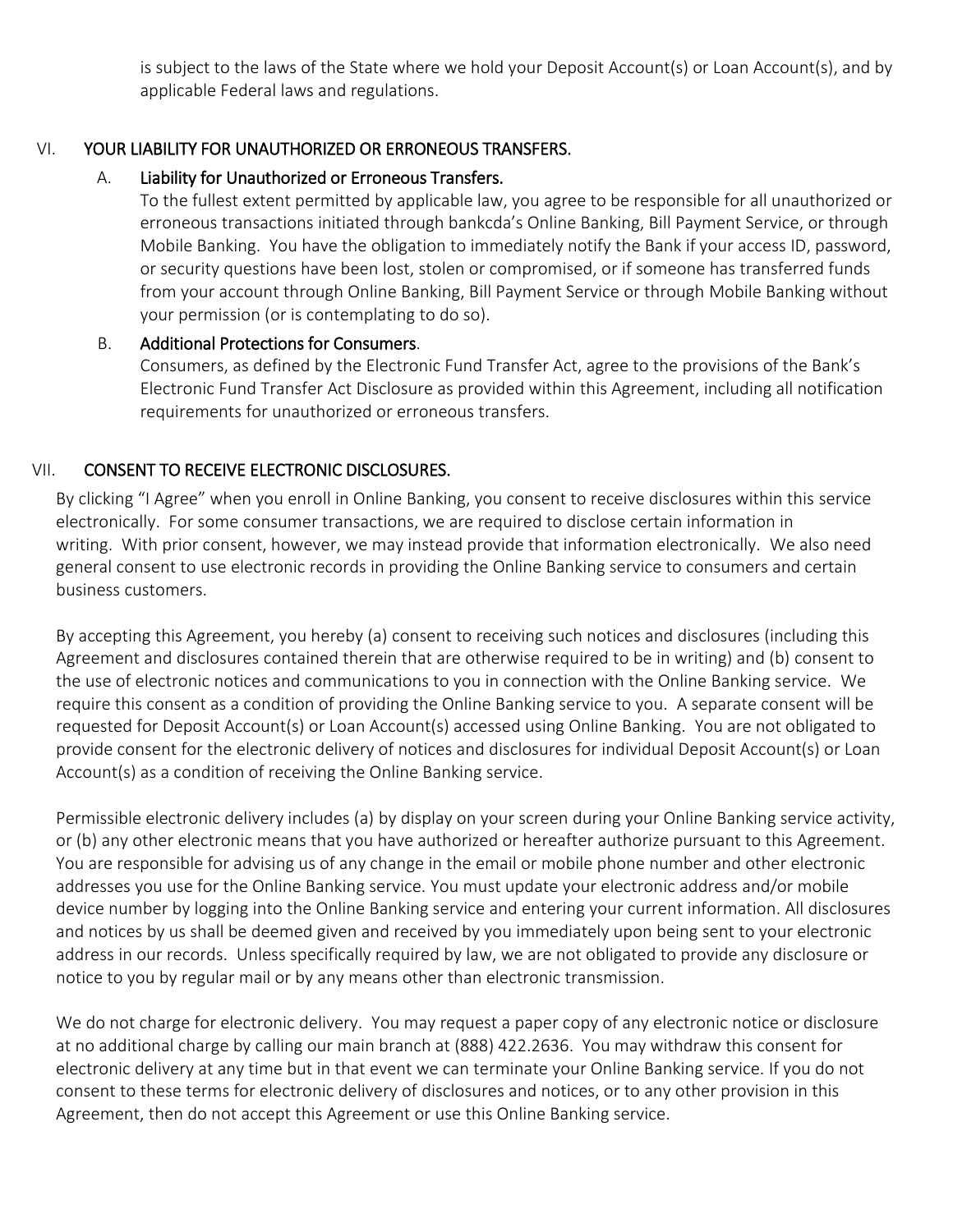#### VIII. ELECTRONIC FUND TRANSFER ACT DISCLOSURE

The following information, and the entirety of this Agreement is meant to disclose all required information regarding Electronic Fund Transfer (EFT) Services provided by bankcda. The following section applies to Consumers only as defined by the Electronic Fund Transfer Act.

# A. Types of Transfers and Limitations.

# *Telephone Transactions.*

You may initiate telephone transfers by calling us at any branch or toll-free at (888) 422-2636. You will need to provide your account number and answer identifying questions of a bank employee to verify your identity. Upon identification, you can transfer funds or make payments:

- from your checking, savings, money market or loan accounts to other checking, savings, money market or loan accounts at bankcda; or
- obtain information on checking, savings, money market or loan accounts at bankcda.

# *Debit Card Transactions.*

The bank will only issue a validated debit card (or other account access device) if you request it either orally or in person, or in renewal or substitution of a previously issued device. This card remains property of the bank and for security reasons can be revoked or canceled at any time. Use of the bank debit card must not cause account balance to go below zero. The bank is not required to complete such transactions, and consumers are responsible for all funds withdrawn from their account.

You may use your bankcda Debit Card to:

- set or change secure personal identification number to identify authorized users;
- withdraw cash from checking accounts at an ATM up to \$300 per day;
- $\bullet$  get information on your account at an ATM;
- access your checking accounts to make purchases of goods or services in person, by phone or by computer; or
- complete point of sale transaction and receive cash from merchants or participating financial institutions up to \$1,500 per day.

#### ATM Charges & Fees

When you use an ATM not owned by us, you may be charged a fee by the ATM operator or any network used, even if you do not complete a fund transfer. When using Visa card, there may be additional fees on international transaction completed with merchant or machine registered to a country different than the cardholder.

#### *Online Banking Transactions.*

You may access Online Banking by logging in using your User ID and password. Upon authentication you can:

- transfer funds or make payments from your checking, savings, money market or loan accounts to other checking, savings, money market or loan accounts you have access to at bankcda;
- obtain information on checking, savings, money market or loan accounts at bankcda;
- make payments from checking accounts to third parties through online bill-payment; or
- transfer funds to external accounts through online bill-payment.

# *Mobile Banking Transactions.*

You may access Mobile Banking by logging in to the mobile app with your Online Banking credentials, or registering your phone number under mobile Banking Services. Upon authentication you can:

- obtain information on checking, savings, money market or loan accounts at bankcda;
- transfer funds between your checking, savings, money market or loan accounts at bankcda; or
- deposit a paper check using the smartphone application Mobile Deposit feature.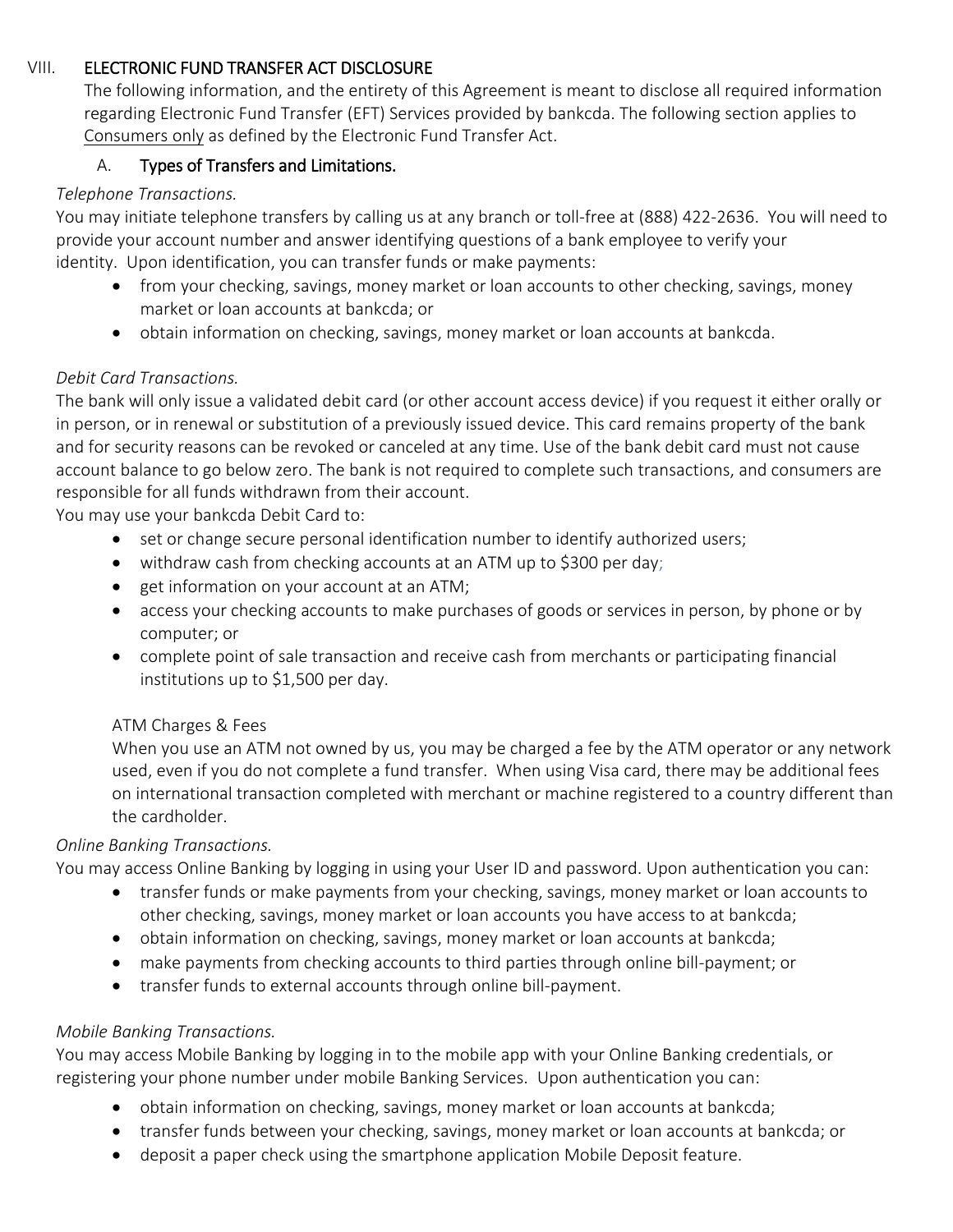You may be charged additional message or data fees by your cell phone provider.

# *Electronic Fund Transfers Initiated By Third Parties.*

You may authorize a third party to initiate electronic fund transfers between your account and the third party's account. These transfers to make or receive payment may be one-time occurrences or may recur as directed by you. These transfers may use the Automated Clearing House (ACH) or other payments network. Your authorization to the third party to make these transfers can occur in a number of ways. In all cases, these thirdparty transfers will require you to provide the third party with your account number and financial institution information. This information can be found on your check as well as on a deposit or withdrawal slip. Thus, you should only provide your financial institution and account information (whether over the phone, the Internet, or via some other method) to trusted third parties who you have authorized to initiate these electronic fund transfers. Examples of these transfers include, but are not limited to:

- *Electronic check conversion.* You may authorize a merchant or other payee to make a one-time electronic payment from your checking account using information from your check to pay for purchases or pay bills.
- *Electronic returned check charge.* You may authorize a merchant or other payee to initiate an electronic fund transfer to collect a charge in the event a check is returned for insufficient funds.

# *Transaction Limitations*

In addition to those limitations on transfers elsewhere described, you may not make more than six preauthorized withdrawals, automatic or telephone transfers, checks, drafts and debit card or similar transactions from the account per month or statement cycle. Money Market account holders may make more withdrawals or transfers from the account if not conducted in person at a branch. If you exceed this transfer limitation, your account shall be subject to closure.

# B. Fees.

A fee of \$30.00 may be imposed on your account for the purpose of making a stop payment.

# C. Liability of Consumer.

Tell us at once if you believe your debit card, PIN or internet banking access information has been lost or stolen or if you believe an electronic transfer has been made without your permission. In such cases, consumer is responsible to notify the bank of the risk in a timely matter. The sooner the bank knows about unauthorized EFT risk, the more likely that the consumer will not be held liable for EFT transactions and charges that may incur.

- i. If you notify the bank within two business days after learning of loss or theft of your information you can lose no more than \$50 in the event that an electronic transfer is made without your permission.
- ii. If the bank is not notified within two business days and we can prove that we could have stopped someone from using your information without your permission you can lose up to five hundred dollars.
- iii. If statements show unauthorized transfers the bank must be notified within sixty days after statement was transmitted to recover any amount of money lost. If not reported and it is proven that the bank could have stopped the loss, the bank is not liable for recovering or returning the funds to your account.

#### D. Liability of Bank.

If the bank fails to complete a transfer to or from your account on time or in the correct amount, it will be liable for losses or damages as provided by law. However, there are exceptions that make the bank not liable, for instance:

• if, through no fault of ours, you do not have enough money in your account to make the transfer;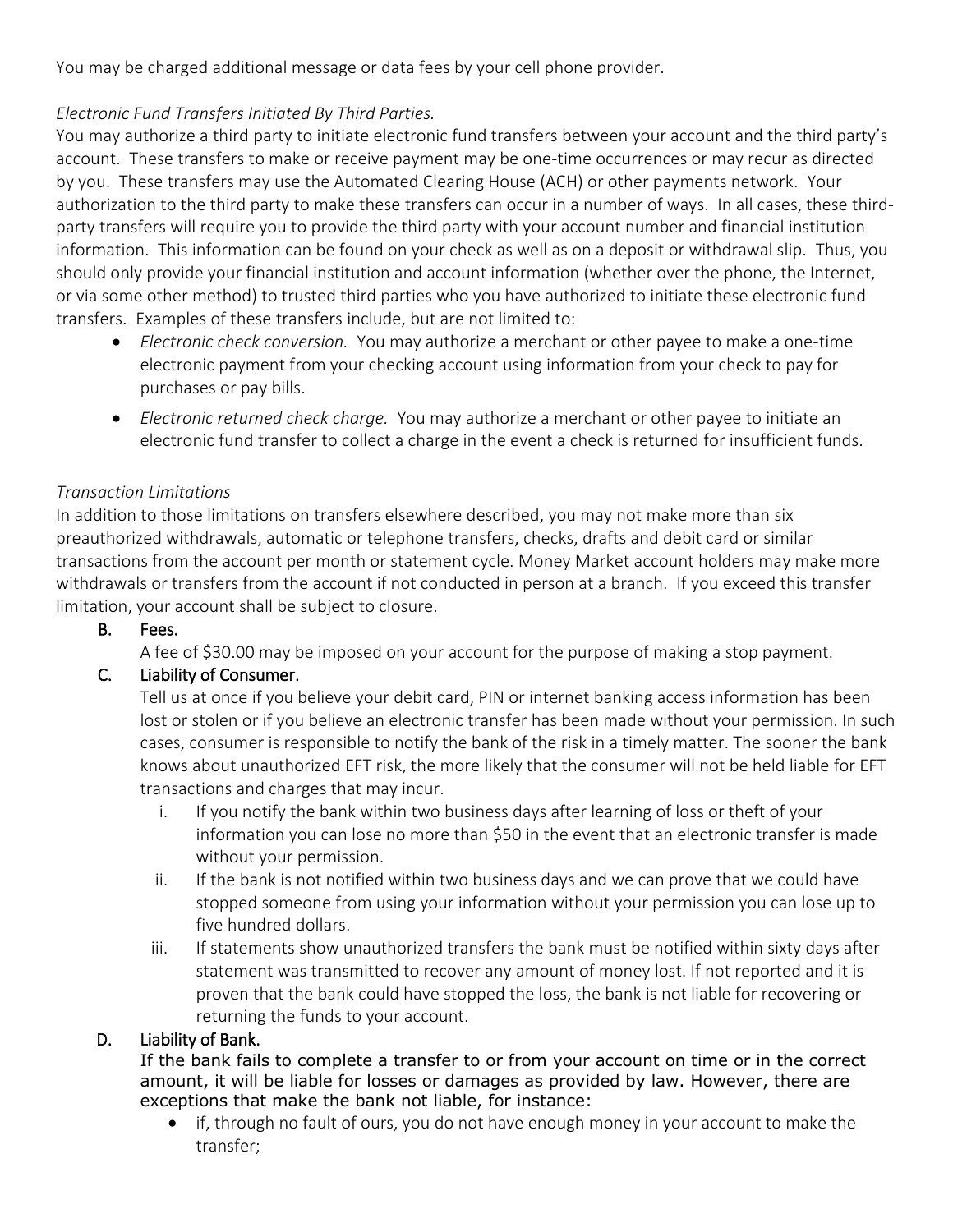- if the transfer would go over the credit limit on your overdraft line;
- if the automated teller machine where you are making the transfer does not have enough cash;
- if the terminal or system was not working properly and you knew about the breakdown when you started the transfer;
- if circumstances beyond our control (such as fire or flood) prevent the transfer, despite reasonable precautions that we have taken;
- if funds from the account are subject to legal action preventing the transfer; or
- there may be other exceptions stated in our agreement with you and provided by applicable law

#### E. Stop Payment.

If you have instructed us to make payments out of your account with a reauthorized electronic fund transfer, you can stop any of these payments. Here's how:

- 1. Call or write in time for us to receive your request 3 business days or more before the payment is scheduled to be made. If you call, we require you to put your request in writing and get it to us within 14 days after you call. We charge \$30.00 for each stop payment.
- 2. If these regular payments may vary in amount, the person you are going to pay will tell you, 10 days before each payment, when it will be made and how much it will be. (You may choose instead to get this notice only when the payment would differ by more than a certain amount from the previous payment, or when the amount would fall outside certain limits that you set.)

If you order us to stop one of these payments 3 business days or more before the transfer is scheduled, and we do not do so, we will be liable for your losses or damages.

#### F. Documentation

Consumers have the right to receipts and periodic statements and notices regarding a preauthorized transfer. The electronic correspondence agreement between the consumer and bank allows information regarding EFTs to be sent electronically and all statements will be issued at least quarterly. Depending on location of ATM or point of sale transaction, receipts to verify transaction are not required to be given if transaction is less than \$15.00 or if consumer chooses not to receive receipt.

#### G. Confidentiality

Account information may be disclosed through merchant authorization messages, transmitted in connection with point of pale transactions. This agreement releases the bank from liability arising out of transmission of these messages.

The bank will disclose information to third parties in the following circumstances:

- when necessary to complete a transfer or to investigate and resolve transaction errors;
- in order to verify account existence and conditions for a third party;
- in order to comply with government agency; or
- with your consent.

#### H. Error Resolution

If you think your statement or receipt is wrong or if you need more information about a transfer listed on the statement or receipt, notify the bank as soon as possible. You have no more than 60 days after we send the FIRST statement on which the problem or error appeared.